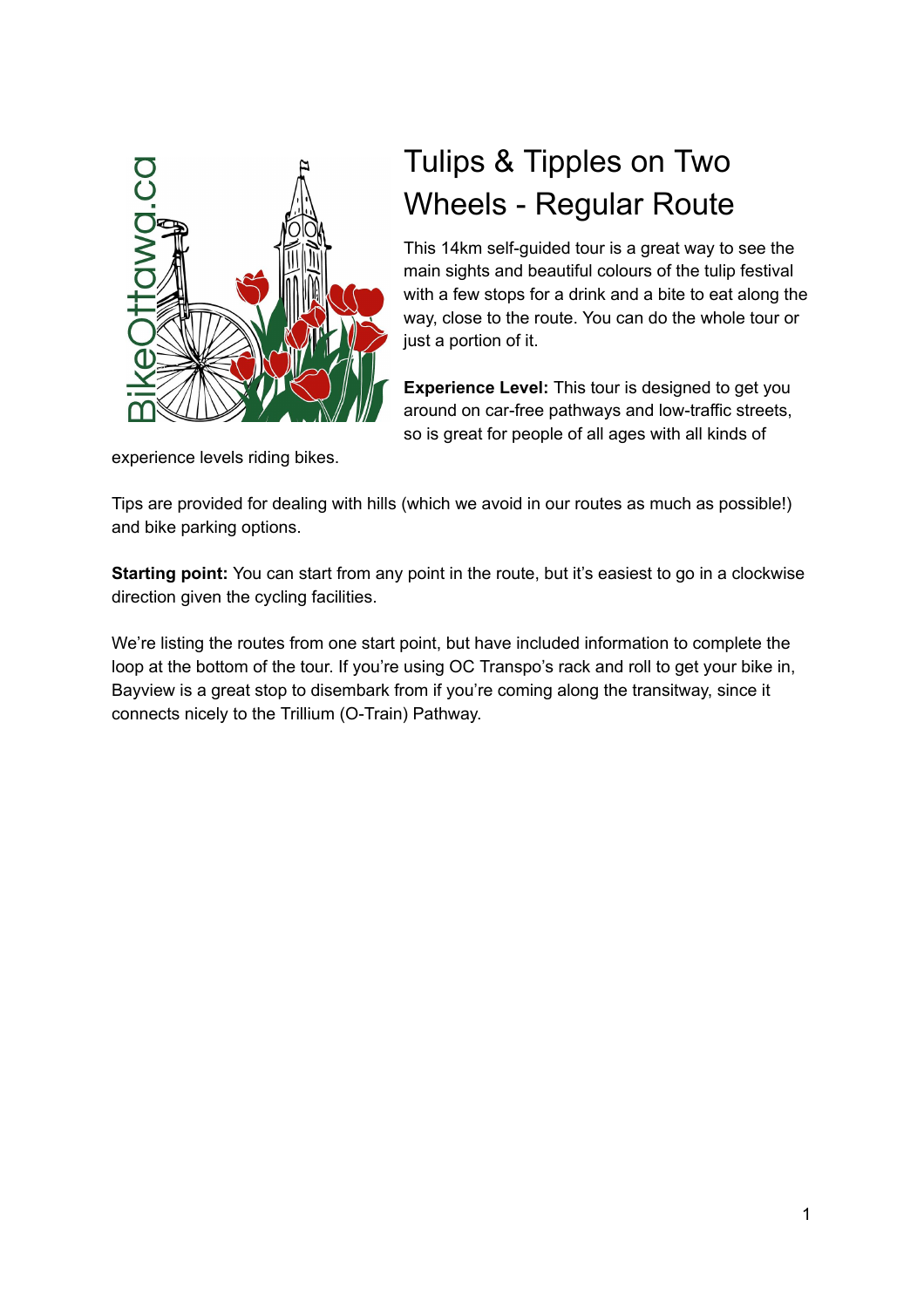

## **Tulips Commissioners Park**

Commissioners Park is the traditional centre of activity for Tulip Festival and is one of the main free access areas. Stop here to see over 250,000 tulips - including the 150th anniversary tulip and for live musical entertainment and artists working among the tulips.

The best place to lock your bike is near to the Dow's Lake Pavillion or to the railing along the Rideau Canal on the water side of the section with the wooden promenade (out of the way of pathway users)

## **Tipples - Art-Is-In** (7am to 4pm) 250 City Centre Ave #112

or **The Moonroom** (after 5pm) 442 Preston St

Continue westward along the Rideau Canal Pathway, crossing the traffic loop at the end of Preston Street and following the pathway as it goes toward the Navy Building and then turn right on Navy Private to cross Prince of Wales Drive (note that this is an unsignalized crossing; alternatively you can cross at Preston and Prince of Wales and cut through the parking lot kitty corner to Dow's Lake) to the gravel pathway on the far side. Follow this to Carling and cross at the dedicated bike signal to access the Trillium (O-Train) Pathway.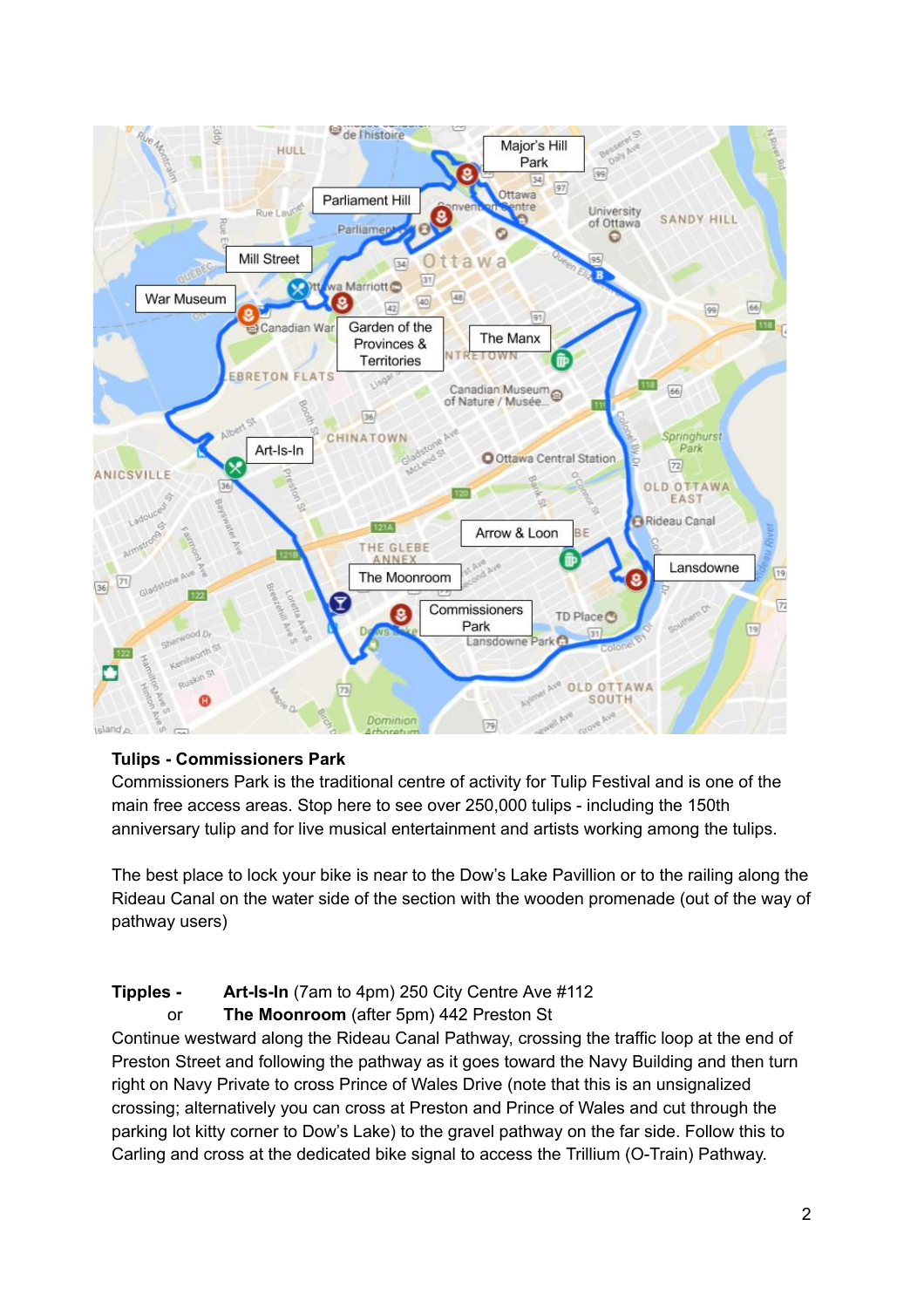Art-is-in (7am to 4pm) is a great place for brunch or sandwich on what is usually said to be the best bread in town. It's at City Centre and is easily accessed from the Trillium pathway just continue on the pathway until you pass under Somerset Street, then turn right into the parking lot before passing the City Centre building and turn left to head to Art-is-in. There's bike parking out front and to get back on the route just retrace your steps.

The Moonroom (after 5pm) is a great place to get small plates and creative cocktails. To access, exit the pathway at Pamilla Street and park your bike near the corner of Preston on one of the Preston's ring racks or tree cages; just retrace these steps back to the pathway on your way out.

#### **Tulips Canadian War Museum**

Those who use the Ottawa River Pathway as part of their regular route to get around town will be familiar with the beautiful "secret garden" of tulip beds that flank the pathway on the river side of the Canadian War Museum near Booth Street. After your tipple, continue north along the Trillium Pathway to where it meets the Ottawa River Pathway and turn right to continue to the War Museum. If you want to lock your bike, the War Museum has parking near their back cafe (which is also a good place to stop for a bite to eat).

## **Tipples Mill Street**

Toronto-based Mill Street Brew Pub opened in the once long-vacant Mill building along the Ottawa River a few years ago, turning into a very popular MUPside stop all summer long. Continue east from the War Museum tulip beds to meet with Mill Street just before the pathway passes under the Portage Bridge. Mill Street has ample bike parking and a wide variety of eats and drinks on their menu.

## **Tulips Garden of the Provinces and Territories**

Continue toward Parliament Hill on the pathway, passing under the Portage Bridge via the first tunnel, but before the second tunnel turn right parallel to the tunnel to go up the hill to the Garden of the Provinces and Territories where there a few tulip beds.

#### **Tulips Parliament Hill**

When you are finished checking out the tulips at the Garden of the Provinces and Territories, head back down the way you came and go through the second tunnel and continue toward Parliament Hill along the Ottawa River Pathway. At the Bank Street sign (just past the small tunnel and bridge over the little creek), turn right to go up to Parliament Hill.

Note that this is a pretty big hill to climb and this tour has you go back down the hill. You can optionally ride up the hill to meet with the Bank Street corner of Parliament Hill if you're feeling energetic (you can do it!), walk your bike up the hill for the rush of riding back down it (there's no shame in that!) or lock your bike up to a pole and walk up the stairs. There are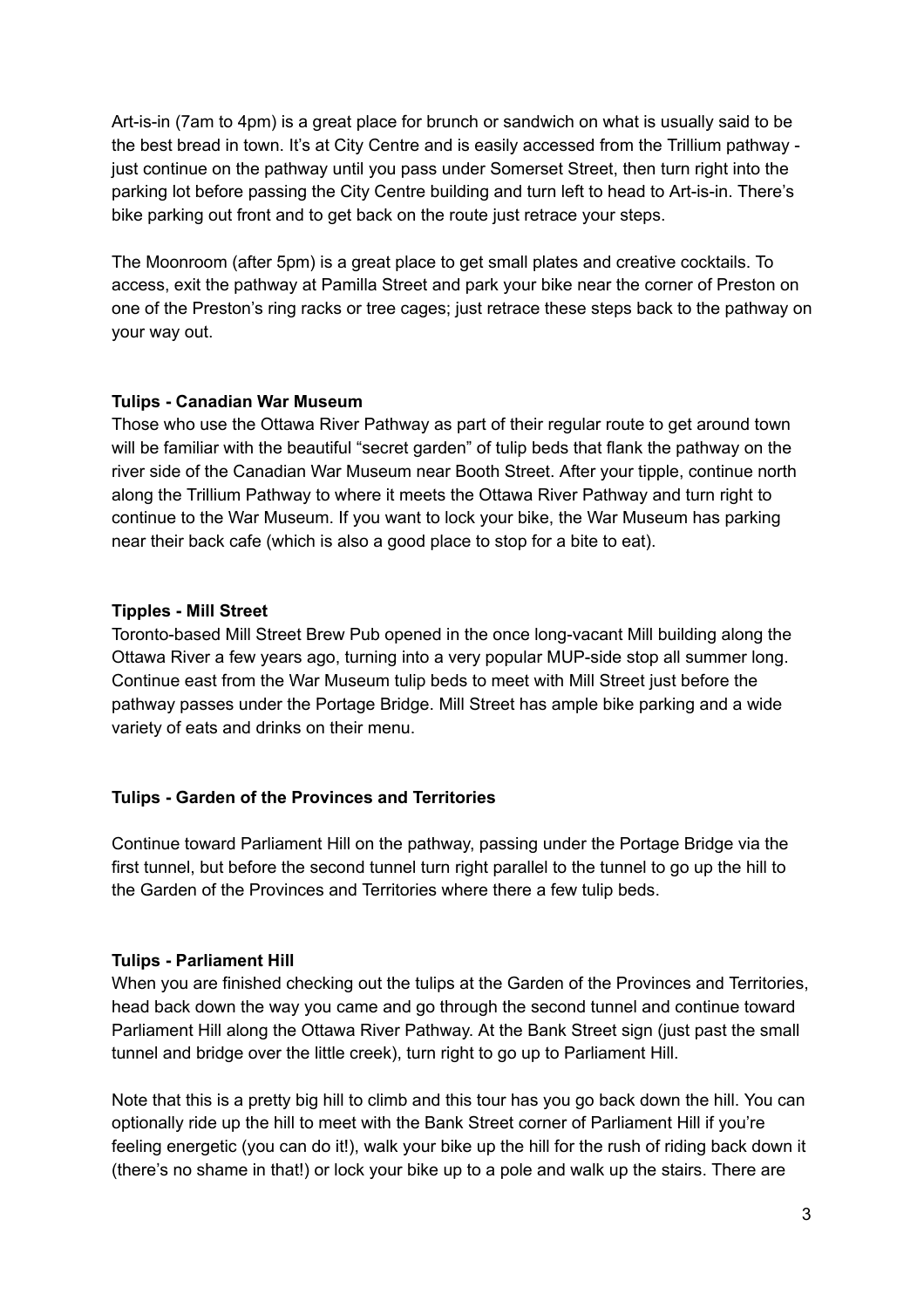bike racks at the side of Parliament Hill or you can bring your bike with you while you look at the tulips. Either way, this is one of the most impressive venues of the Tulip Festival, photo-wise.

## **Tulips Major's Hill Park**

Head on back down the hill and turn right once you meet the pathway again. Ride toward where the River Pathway meets the Canal Pathway at the Rideau Canal Ottawa Locks, just below the Bytown Museum (a great stop to learn about the city and to get a coffee or popsicle). Cross the locks at the second set of locks from the bottom (these are wider than the lowest and easier to get your bike across!) and then turn left to go up the hill to access Major's Hill (this time bring your bike with you whether you are riding or walking). At the top of the hill, turn right to go into Major's Hill Park. This is another venue with an impressive backdrop (Parliament Hill!) for photos.

## **Tipples The Manx or the Lieutenant's Pump**

**Off road route (Before 5pm)** Continue toward the Chateau Laurier on the pathways that cut through Major's Hill Park and take the ramp on the canal side of the hotel down and along the promenade, then enter the access ramp through the bike rental stand (dismount your bike here - there are stairs!), then use the wheel ramp to go down the stairs (hold your brake while you decline - it'll slow your bike down!), then get back on your bike and you're on the Rideau Canal Eastern Pathway.

**On road route (After 5pm) - This is the one on-street section of the ride (until the** Mackenzie cycle track is completed sometime this month, though currently a part of it has a bike lane), but if you follow these directions your interaction with vehicles will be limited. Continue through Major's Hill Park on the pathways heading toward the Byward Market side of the Chateau Laurier, exiting the park at the very corner closest to the hotel. Wait for a break in traffic (one will happen because of the light timing), then cross to the far side of Mackenzie Avenue, then continue along it to the lights. Go through the intersection and access the bike lane along the Government Conference Centre. Access the Rideau Canal Pathway at the lights at Daly. Continue to the Corktown Footbridge (at Somerset) and cross, then turn left to continue along the pathway.

## **Tulips Lansdowne Tulip Gallery**

Get back on your ride and head back along Waverly to the pathway. Turn right to go toward Lansdowne Park. Ride to the Canal Ritz and cross Queen Elizabeth Drive, then turn left to go along the pathway that runs along the other side of the Drive, then turn right to go in the back entrance of Lansdowne.

One of the main activation areas of the tulip festival is Lansdowne Park, where the Lansdowne Park Tulip Gallery will be. At Lansdowne there will be Floral exhibits and installations, international friendship activities and entertainment, tulip legacy plaza, tulip art celebrations, interactive family programming, 65th Anniversary Fireworks, Tulip Café, and